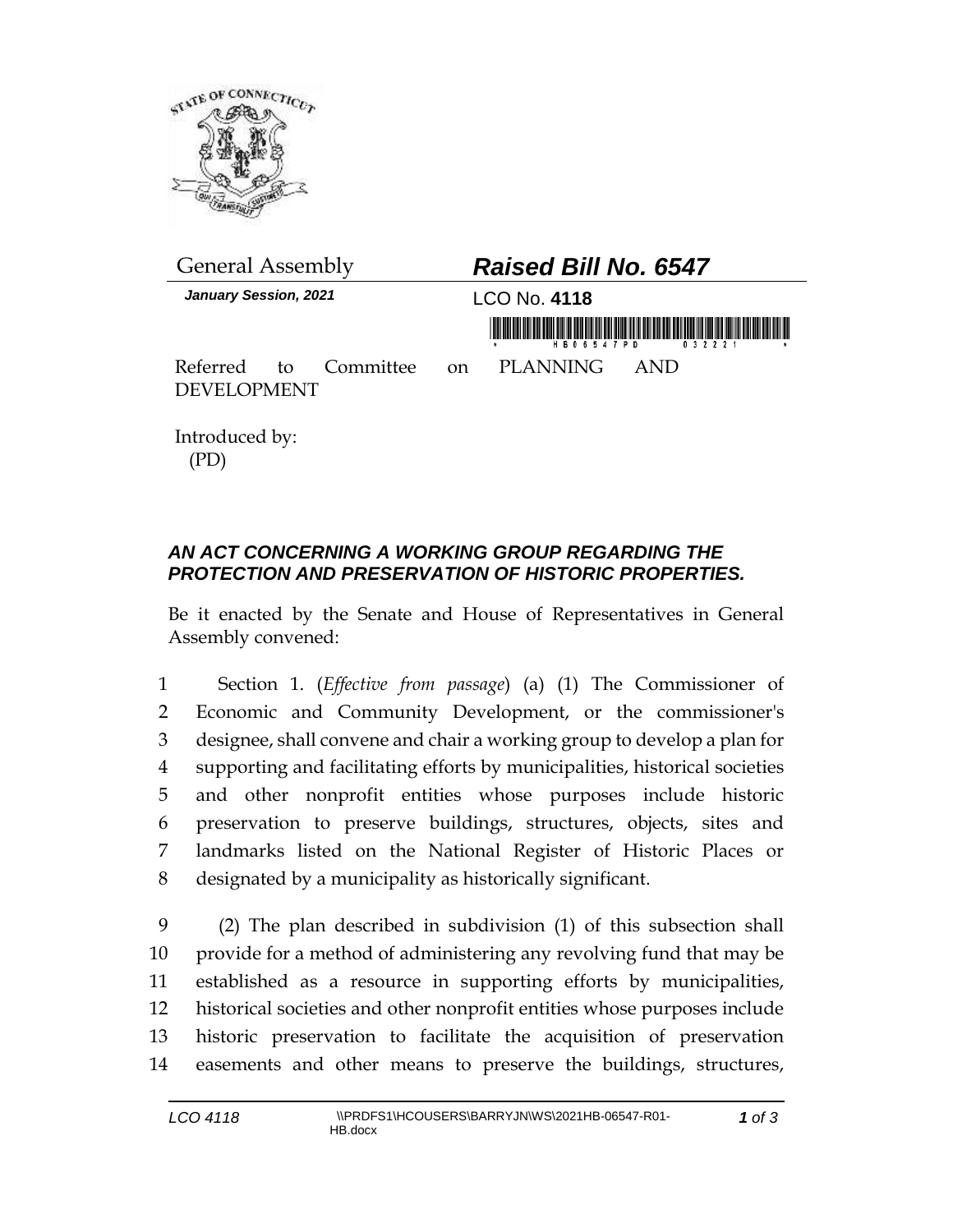objects, sites and landmarks described in said subdivision, including purchasing, or acquiring options to purchase, such buildings, structures, objects, sites or landmarks with the intent to resell such buildings, structures, objects, sites or landmarks to qualified buyers that will preserve, restore and adaptively reuse such buildings, structures, objects, sites or landmarks.

(b) The working group shall consist of the following members:

 (1) Four representatives of local historical societies appointed by the speaker of the House of Representatives, one of whom shall be from Litchfield County, one of whom shall be from Hartford County, one of whom shall be from Tolland County and one of whom shall be from Windham County;

 (2) Four representatives of local historical societies appointed by the president pro tempore of the Senate, one of whom shall be from Fairfield County, one of whom shall be from New Haven County, one of whom shall be from Middlesex County and one of whom shall be from New London County;

 (3) One representative of the Connecticut Economic Resource Center appointed by the majority leader of the House of Representatives;

 (4) One representative of the State Historic Preservation Office appointed by the majority leader of the Senate;

 (5) One representative of Preservation Connecticut appointed by the minority leader of the House of Representatives;

 (6) One representative of the Connecticut League of History Organizations appointed by the minority leader of the Senate; and

 (7) The Commissioner of Economic and Community Development, or the commissioner's designee.

(c) All initial appointments to the working group shall be made not